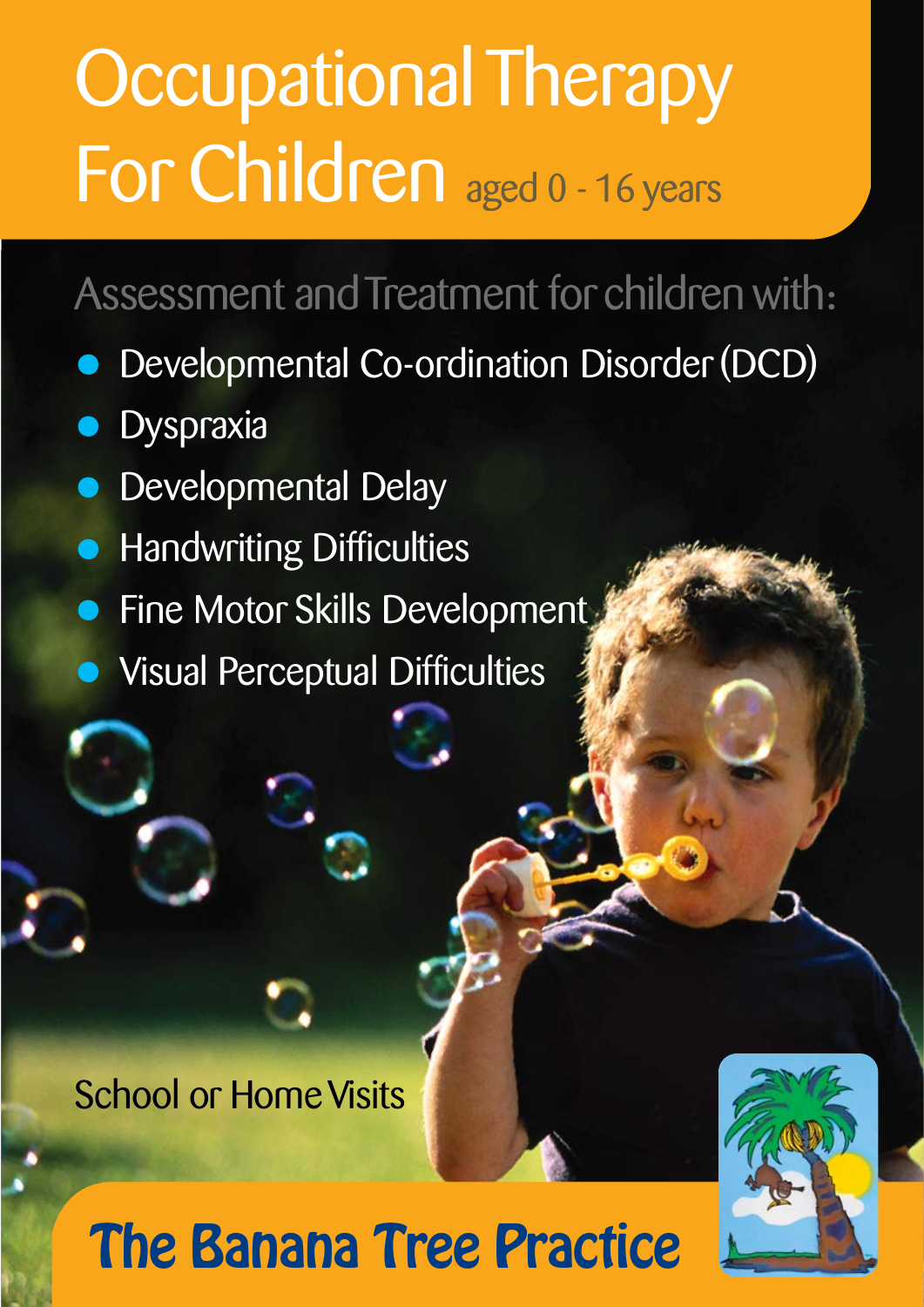# One-to-one professional private therapy...

### What is the Banana Tree Practice?

The Banana Tree Practice is a privately owned Children's Therapy Practice specialising in the assessment and treatment of children aged 0-16 years. The Practice offers an Occupational Therapy and a Physiotherapy service to children in Cambridgeshire and the surrounding Counties.

The Occupational Therapy service is provided by me Ruth Le May, a highly experienced Occupational Therapist. I qualified in 1992, and since 1998 I have gained extensive experience working with children within the NHS.

### What is Occupational Therapy?

Occupational Therapy is a health profession concerned with promoting an individual's functional and independence skills in all aspects of daily life. For children, this will mean assisting a child to: reach his or her developmental milestones; access the school curriculum and carry out activities of daily living e.g. to be able to dress and to feed themselves. It also involves assisting children to access play activities.

### How can the Banana Tree Practice help your child?

I will work with you and your child in order to promote his or her functional and independence skills. This will involve discussion with you and your child, alongside assessments in order to determine the root cause of your child's functional difficulties.

Functional difficulties may be related to problems with processing sensory information e.g. information received from vision, touch, and movement or with delayed motor skills e.g. difficulties with: coordinating the two sides of the body in order to perform two handed tasks; maintaining balance and with organising and planning movement.

As a result, your child may experience: poor visual perceptual skills; poor handwriting; 'clumsy' behaviour; difficulty fastening buttons and zips and tying shoelaces and possibly difficulties using scissors etc.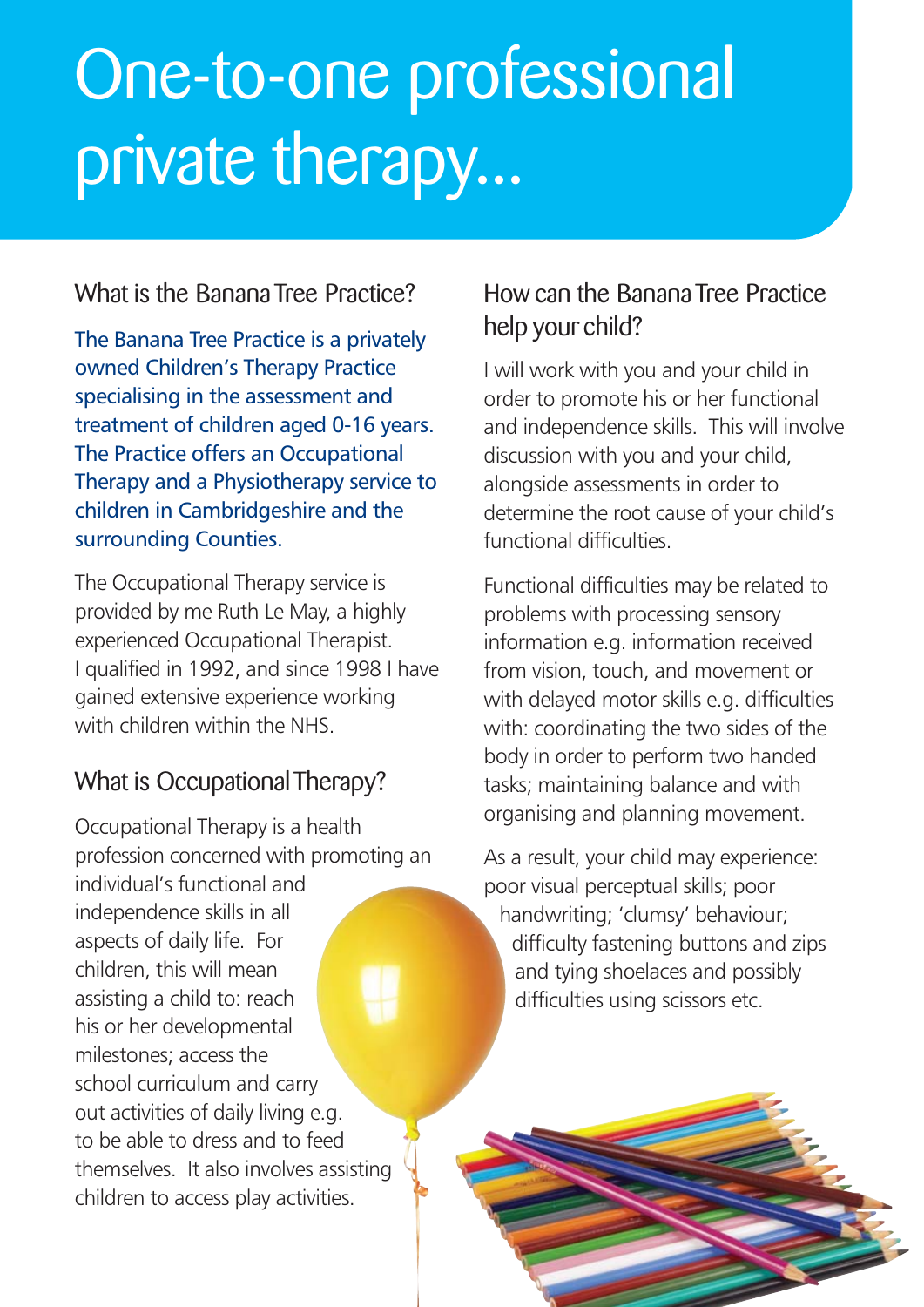### Professional Assessment

I will assess your child using both formal and informal assessments. Formal assessments involve standardised tests, whilst informal assessments utilise observations based upon fun activities and age appropriate play. Prior to the initial assessment appointment, a questionnaire may be sent to you for completion, if appropriate.

Areas of assessment may include:

- **•** Gross motor skills
- Fine motor skills
- Sensory processing
- Visual perception
- Handwriting
- **•** Organisational skills
- Self care skills.

### What is the therapy likely to involve?

Treatment following assessment is aimed at promoting your child's functional skills in order to improve his or her level of independence and may involve all or a mixture of the following:

- A full Assessment Report This will be provided to you, so you can review it as often as required
- Individual treatment sessions Treatment goals will be set with an agreed number of treatment sessions. These goals will then be reviewed during the final session
- A home exercise programme
- An exercise programme for school

### • A school visit

To observe your child in the classroom setting and to discuss with relevant staff the difficulties that your child is experiencing. Advice will be given to teaching staff along with strategies that can be implemented in the classroom in order to help your child.

- A review after three months To determine your child's progress
- A review Report
- Specialist Equipment Advice regarding adaptive equipment for use at home and/or school
- Liaison with other professionals I will collaborate with other professionals involved with your child.

## Helping children to achieve their full potential The Banana Tree Practice





## The Banana Tree Practice **Telephone: 07905 342537**